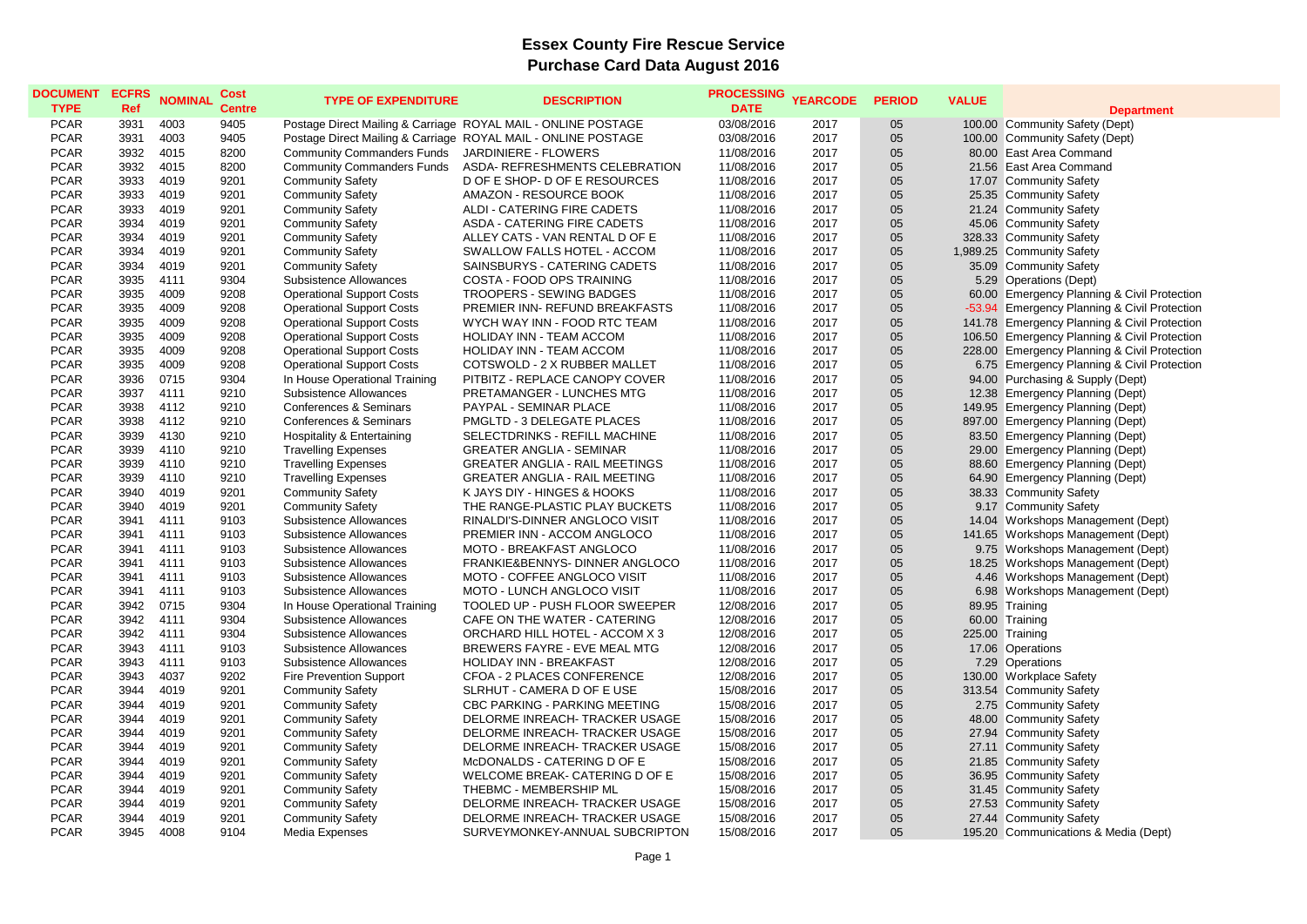## **Essex County Fire Rescue Service Purchase Card Data August 2016**

| <b>DOCUMENT</b><br><b>TYPE</b> | <b>ECFRS</b><br>Ref | <b>NOMINAL</b> | <b>Cost</b><br><b>Centre</b> | <b>TYPE OF EXPENDITURE</b>           | <b>DESCRIPTION</b>                    | <b>PROCESSING</b><br><b>DATE</b> | <b>YEARCODE</b> | <b>PERIOD</b> | <b>VALUE</b> | <b>Department</b>                                 |
|--------------------------------|---------------------|----------------|------------------------------|--------------------------------------|---------------------------------------|----------------------------------|-----------------|---------------|--------------|---------------------------------------------------|
| <b>PCAR</b>                    | 3945                | 4005           | 9505                         | <b>IT Consumables</b>                | J2 EFAX - ANNUAL SUBSCRIPTION         | 15/08/2016                       | 2017            | 05            |              | 70.50 Purchasing & Supply (Dept)                  |
| <b>PCAR</b>                    | 3945                | 4008           | 9104                         | Media Expenses                       | CIPR - 3 X CONFERENCE PLACES          | 15/08/2016                       | 2017            | 05            |              | 180.00 Communications & Media (Dept)              |
| <b>PCAR</b>                    | 3945                | 4019           | 9201                         | <b>Community Safety</b>              | AMAZON-CD/DVD SEALABLE SLEEVES        | 15/08/2016                       | 2017            | 05            |              | 2.95 Community Safety (Dept)                      |
| <b>PCAR</b>                    | 3946                | 4111           | 9103                         | Subsistence Allowances               | CARLUCCIOS - 2 X EVE MEALS            | 15/08/2016                       | 2017            | 05            |              | 38.73 Service Leadership Team                     |
| <b>PCAR</b>                    | 3946                | 4110           | 9103                         | <b>Travelling Expenses</b>           | PREMIER INN - PARKING FEE             | 15/08/2016                       | 2017            | 05            |              | 5.00 Service Leadership Team                      |
| <b>PCAR</b>                    | 3946                | 4110           | 9103                         | <b>Travelling Expenses</b>           | C2C - RAIL HITACHI MEETING            | 15/08/2016                       | 2017            | 05            |              | 16.00 Service Leadership Team                     |
| <b>PCAR</b>                    | 3947                | 4019           | 9201                         | <b>Community Safety</b>              | PAYPAL - OVEN CLEANING SERVICE        | 15/08/2016                       | 2017            | 05            |              | 70.00 Community Safety                            |
| <b>PCAR</b>                    | 3947                | 4019           | 9201                         | <b>Community Safety</b>              | PAYPAL - OVEN CLEANING SERVICE        | 15/08/2016                       | 2017            | 05            |              | 45.00 Community Safety                            |
| <b>PCAR</b>                    | 3947                | 4019           | 9201                         | <b>Community Safety</b>              | PAYPAL - OVEN CLEANING SERVICE        | 15/08/2016                       | 2017            | 05            |              | 45.00 Community Safety                            |
| <b>PCAR</b>                    | 3947                | 4019           | 9201                         | <b>Community Safety</b>              | PAYPAL - OVEN CLEANING SERVICE        | 15/08/2016                       | 2017            | 05            |              | 55.00 Community Safety                            |
| <b>PCAR</b>                    | 3947                | 4019           | 9201                         | <b>Community Safety</b>              | PAYPAL - OVEN CLEANING SERVICE        | 15/08/2016                       | 2017            | 05            |              | 70.00 Community Safety                            |
| <b>PCAR</b>                    | 3947                | 4019           | 9201                         | <b>Community Safety</b>              | PAYPAL - OVEN CLEANING SERVICE        | 15/08/2016                       | 2017            | 05            |              | 70.00 Community Safety                            |
| <b>PCAR</b>                    | 3947                | 4019           | 9201                         | <b>Community Safety</b>              | PAYPAL - OVEN CLEANING SERVICE        | 15/08/2016                       | 2017            | 05            |              | 75.00 Community Safety                            |
| <b>PCAR</b>                    | 3947                | 4019           | 9201                         | <b>Community Safety</b>              | PAYPAL - OVEN CLEANING SERVICE        | 15/08/2016                       | 2017            | 05            |              | 55.00 Community Safety                            |
| <b>PCAR</b>                    | 3947                | 4019           | 9201                         | <b>Community Safety</b>              | PAYPAL - OVEN CLEANING SERVICE        | 15/08/2016                       | 2017            | 05            |              | 55.00 Community Safety                            |
| <b>PCAR</b>                    | 3947                | 4019           | 9201                         | <b>Community Safety</b>              | PAYPAL - OVEN CLEANING SERVICE        | 15/08/2016                       | 2017            | 05            |              | 70.00 Community Safety                            |
| <b>PCAR</b>                    | 3947                | 4019           | 9201                         | <b>Community Safety</b>              | PAYPAL - OVEN CLEANING SERVICE        | 15/08/2016                       | 2017            | 05            |              | 45.00 Community Safety                            |
| <b>PCAR</b>                    | 3947                | 4019           | 9201                         | <b>Community Safety</b>              | PAYPAL - OVEN CLEANING SERVICE        | 15/08/2016                       | 2017            | 05            |              | 45.00 Community Safety                            |
| <b>PCAR</b>                    | 3947                | 4019           | 9201                         | <b>Community Safety</b>              | PAYPAL - OVEN CLEANING SERVICE        | 15/08/2016                       | 2017            | 05            |              | 70.00 Community Safety                            |
| <b>PCAR</b>                    | 3947                | 4019           | 9201                         | <b>Community Safety</b>              | PAYPAL - OVEN CLEANING SERVICE        | 15/08/2016                       | 2017            | 05            |              | 45.00 Community Safety                            |
| <b>PCAR</b>                    | 3947                | 4019           | 9201                         | <b>Community Safety</b>              | PAYPAL - OVEN CLEANING SERVICE        | 15/08/2016                       | 2017            | 05            |              | 45.00 Community Safety                            |
| <b>PCAR</b>                    | 3947                | 4019           | 9201                         | <b>Community Safety</b>              | PAYPAL - OVEN CLEANING SERVICE        | 15/08/2016                       | 2017            | 05            |              | 55.00 Community Safety                            |
| <b>PCAR</b>                    | 3948                | 6899           | 9053                         | Miscellaneous Expenses               | CLIN VET LUZY - VET CHECK UP          | 15/08/2016                       | 2017            | 05            |              | 34.78 014 USAR                                    |
| <b>PCAR</b>                    | 3948                | 6899           | 9053                         | Miscellaneous Expenses               | HG GLADWELL- DOG FOOD & TREATS        | 15/08/2016                       | 2017            | 05            |              | 23.70 014 USAR                                    |
| <b>PCAR</b>                    | 3948                | 6899           | 9053                         | Miscellaneous Expenses               | K9 HYDRO - CANINE PHYSIO              | 15/08/2016                       | 2017            | 05            |              | 45.00 014 USAR                                    |
| <b>PCAR</b>                    | 3948                | 6899           | 9053                         | Miscellaneous Expenses               | TOTAL SB - FUEL FOR K9 VEHICLE        | 15/08/2016                       | 2017            | 05            |              | 34.56 014 USAR                                    |
| <b>PCAR</b>                    | 3949                | 2030           | 9301                         | <b>Operational Equipment Support</b> | CPC - SOE/HELMET SPRAY                | 17/08/2016                       | 2017            | 05            |              | 6.61 Technical Services (Dept)                    |
| <b>PCAR</b>                    | 3949                | 2030           | 9301                         | <b>Operational Equipment Support</b> | LIFTING GEAR SHOP- LOAD BINDER        | 17/08/2016                       | 2017            | 05            |              | 77.73 Technical Services (Dept)                   |
| <b>PCAR</b>                    | 3950                | 4110           | 9103                         | <b>Travelling Expenses</b>           | <b>GREATER ANGLIA - RAIL MEETING</b>  | 17/08/2016                       | 2017            | 05            |              | 21.90 Operations (Dept)                           |
| <b>PCAR</b>                    | 3951                | 4110           | 9103                         | <b>Travelling Expenses</b>           | UPT - PARKING BOARD MEETING           | 17/08/2016                       | 2017            | 05            |              | 4.50 Service Leadership Team                      |
| <b>PCAR</b>                    | 3951                | 4110           | 9103                         | <b>Travelling Expenses</b>           | CHELMSFORD BC - PARKING MTG           | 17/08/2016                       | 2017            | 05            |              | 3.75 Service Leadership Team                      |
| <b>PCAR</b>                    | 3952                | 4110           | 9103                         | <b>Travelling Expenses</b>           | <b>GREATER ANGLIA-RAIL CONFERENCE</b> | 17/08/2016                       | 2017            | 05            |              | 44.80 Corporate Risk & Business Continuity (Dept) |
| <b>PCAR</b>                    | 3953                | 4111           | 9304                         | Subsistence Allowances               | RAILWAY INN - EVE MEAL COURSE         | 17/08/2016                       | 2017            | 05            |              | 27.50 014 USAR                                    |
| <b>PCAR</b>                    | 3954                | 4112           | 9100                         | <b>Conferences &amp; Seminars</b>    | H10 HOTEL- ROOM HIRE FARRG MTG        | 17/08/2016                       | 2017            | 05            |              | 900.00 Service Leadership Team                    |
| <b>PCAR</b>                    | 3955                | 4015           | 8200                         | <b>Community Commanders Funds</b>    | COLCHESTER BC - GYM MEMBERSHIP        | 17/08/2016                       | 2017            | 05            |              | 583.33 East Area Command                          |
| <b>PCAR</b>                    | 3956                | 4110           | 9103                         | <b>Travelling Expenses</b>           | <b>GREATER ANGLIA-RAIL CONFERENCE</b> | 17/08/2016                       | 2017            | 05            |              | 60.60 Service Leadership Team                     |
| <b>PCAR</b>                    | 3957                | 4111           | 9210                         | Subsistence Allowances               | <b>ORIGINAL PLOUG - LUNCH</b>         | 17/08/2016                       | 2017            | 05            |              | 5.05 Emergency Planning (Dept)                    |
| <b>PCAR</b>                    | 3957                | 4111           | 9210                         | Subsistence Allowances               | <b>ORIGINAL PLOUG - LUNCH</b>         | 17/08/2016                       | 2017            | 05            |              | 9.98 Emergency Planning (Dept)                    |
| <b>PCAR</b>                    | 3958                | 4006           | 9303                         | Health & Safety                      | IOSH - IOSH MEMBERSHIP                | 17/08/2016                       | 2017            | 05            |              | 108.00 Health & Safety (Dept)                     |
| <b>PCAR</b>                    | 3959                | 4005           | 9505                         | <b>IT Consumables</b>                | PAYPAL - IPAD SCREEN REPAIR           | 17/08/2016                       | 2017            | 05            |              | 80.00 ICT - Consumables Hardware                  |
| <b>PCAR</b>                    | 3959                | 2510           | 9505                         | <b>IT Communications</b>             | J2 EFAX - EFA SUBSCRIPTION            | 17/08/2016                       | 2017            | 05            | 15.00        | ICT - Communications Voice                        |
| <b>PCAR</b>                    | 3959                | 4005           | 9505                         | <b>IT Consumables</b>                | AMAZON - MOBILE PHONE CASES           | 17/08/2016                       | 2017            | 05            |              | 99.00 ICT - Consumables Hardware                  |
| <b>PCAR</b>                    | 3960                | 4019           | 9201                         | <b>Community Safety</b>              | DASH - O/S MAPS D OF E                | 17/08/2016                       | 2017            | 05            |              | 37.00 Community Safety                            |
| <b>PCAR</b>                    | 3960                | 4019           | 9201                         | <b>Community Safety</b>              | GO OUTDOORS - EQUIPMENT D OF E        | 17/08/2016                       | 2017            | 05            |              | 155.82 Community Safety                           |
| <b>PCAR</b>                    | 3960                | 4019           | 9201                         | <b>Community Safety</b>              | LIDL - CATERING D OF E                | 17/08/2016                       | 2017            | 05            |              | 27.19 Community Safety                            |
| <b>PCAR</b>                    | 3960                | 4019           | 9201                         | <b>Community Safety</b>              | ASDA - CATERING D OF E                | 17/08/2016                       | 2017            | 05            |              | 63.26 Community Safety                            |
| <b>PCAR</b>                    | 3960                | 4019           | 9201                         | <b>Community Safety</b>              | SAINSBURYS - CATERING D OF E          | 17/08/2016                       | 2017            | 05            |              | 33.08 Community Safety                            |
| <b>PCAR</b>                    | 3960                | 4019           | 9201                         | <b>Community Safety</b>              | CO OP - CATERING D OF E               | 17/08/2016                       | 2017            | 05            |              | 19.40 Community Safety                            |
| <b>PCAR</b>                    | 3960                | 4019           | 9201                         | <b>Community Safety</b>              | ASDA - CATERING D OF E                | 17/08/2016                       | 2017            | 05            |              | 123.96 Community Safety                           |
| <b>PCAR</b>                    | 3960                | 4019           | 9201                         | <b>Community Safety</b>              | <b>B&amp;M - CATERING D OF E</b>      | 17/08/2016                       | 2017            | 05            |              | 31.13 Community Safety                            |
| <b>PCAR</b>                    | 3961                | 4019           | 9201                         | <b>Community Safety</b>              | HALFORDS-JUMP START POWER PACK        | 17/08/2016                       | 2017            | 05            |              | 61.99 Community Safety                            |
|                                |                     |                |                              |                                      |                                       |                                  |                 |               |              |                                                   |